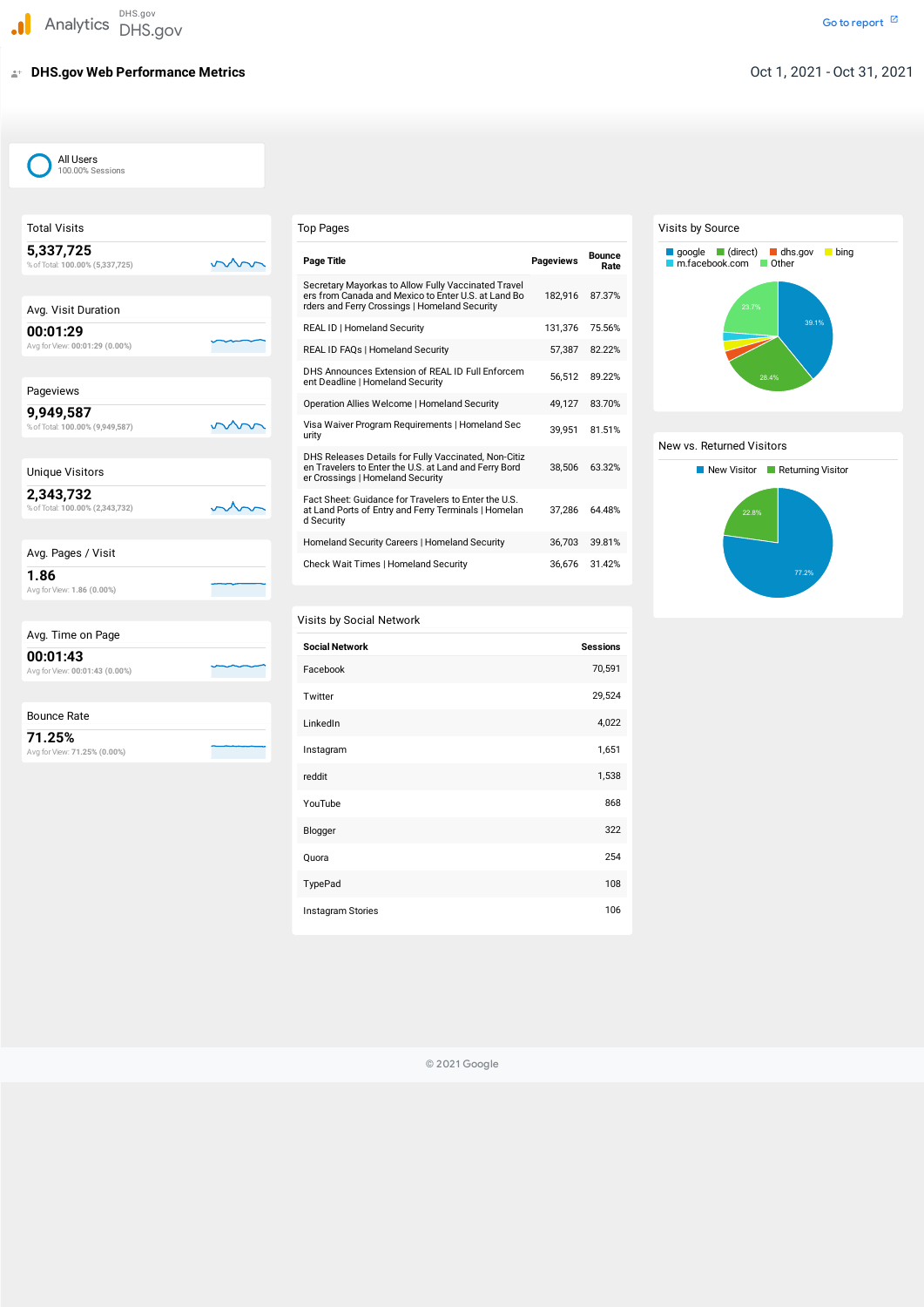|    | Top Internal Searche |
|----|----------------------|
| mm | <b>Search Term</b>   |

Visits to DHS.gov

**5,337,725**

%ofTotal: **100.00% (5,337,725)**

| <b>Total Internal Searches</b>            |  |
|-------------------------------------------|--|
| 69,068<br>% of Total: 100.00% (69,068)    |  |
| <b>Total External Searches (Google)</b>   |  |
| 733,693<br>% of Total: 13.75% (5,337,725) |  |

# Top Internal Searches by Search Term

| <b>Search Term</b> | <b>Total Unique Searches</b> | <b>Organic Searches</b> |
|--------------------|------------------------------|-------------------------|
| global entry       | 1,233                        | 0                       |
| careers            | 504                          | 0                       |
| covid              | 305                          | $\mathbf 0$             |
| jobs               | 305                          | $\mathbf 0$             |
| case status        | 265                          | $\mathbf 0$             |
| esta               | 265                          | 0                       |
| forms              | 239                          | $\mathbf 0$             |
| Jobs               | 225                          | 0                       |
| <b>ESTA</b>        | 199                          | 0                       |
| training           | 199                          | $\mathbf 0$             |
|                    |                              |                         |

| Top External Searches (Google - as reported)                                                                                                                |                 |
|-------------------------------------------------------------------------------------------------------------------------------------------------------------|-----------------|
| <b>Page Title</b>                                                                                                                                           | <b>Sessions</b> |
| <b>REAL ID   Homeland Security</b>                                                                                                                          | 44,115          |
| DHS Announces Extension of REAL ID Full Enforce<br>ment Deadline   Homeland Security                                                                        | 30,179          |
| <b>Check Wait Times   Homeland Security</b>                                                                                                                 | 25,153          |
| What Is Human Trafficking?   Homeland Security                                                                                                              | 21,136          |
| REAL ID FAQs   Homeland Security                                                                                                                            | 14,334          |
| Secretary Mayorkas to Allow Fully Vaccinated Trave<br>lers from Canada and Mexico to Enter U.S. at Land B<br>orders and Ferry Crossings   Homeland Security | 11,987          |
| Learn What I Can Bring on the Plane   Homeland Se<br>curity                                                                                                 | 11,589          |
| Homeland Security Careers   Homeland Security                                                                                                               | 11,536          |
| Apply for a U.S. Passport   Homeland Security                                                                                                               | 10,236          |
| National Terrorism Advisory System Widget                                                                                                                   | 10,210          |

© 2021 Google

# New vs. Returned Visitors

#### Avg. Visits per Visitor



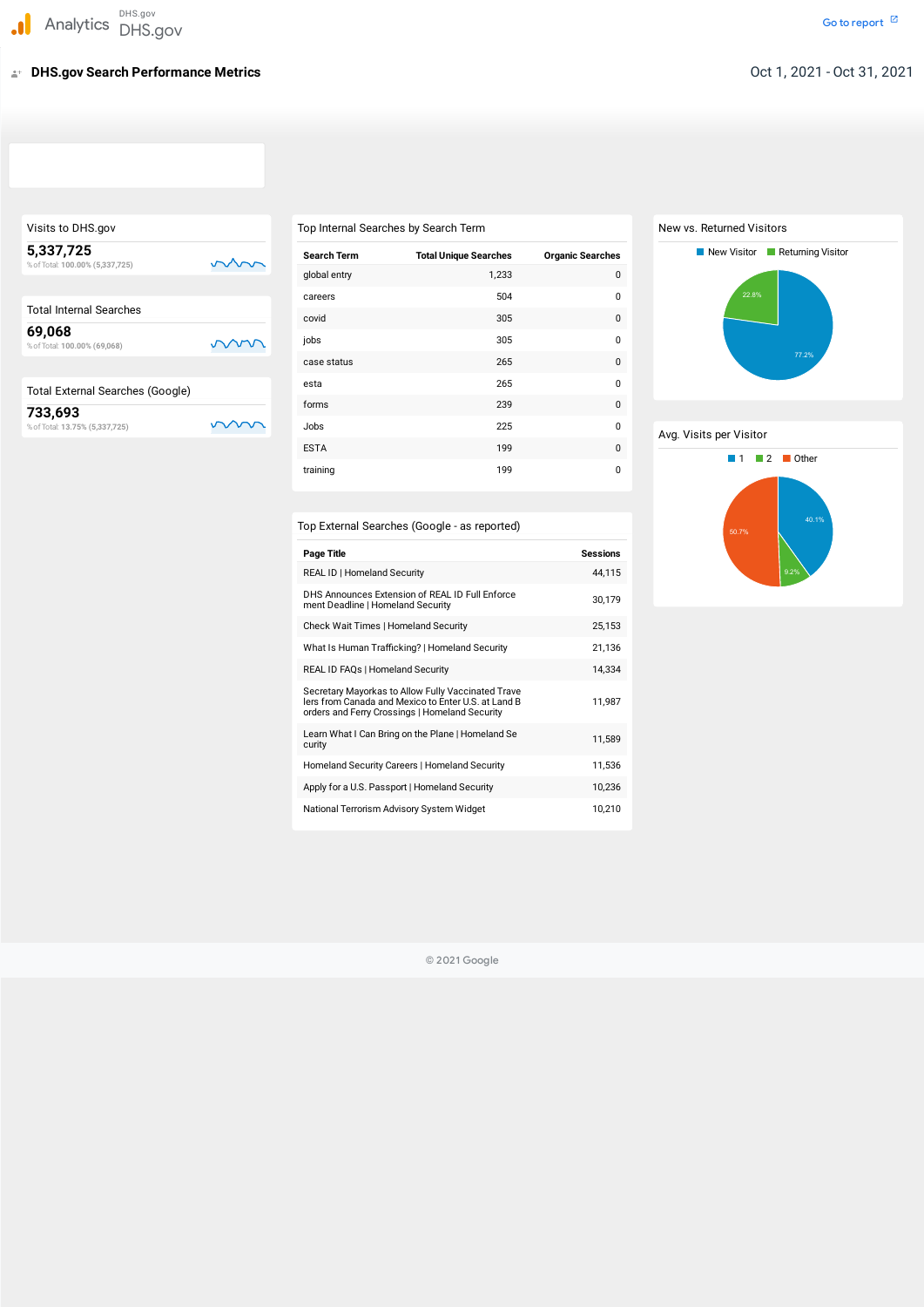#### **DHS.gov Customer Satisfaction Survey**

Time Period: 10/01/2021‐ 10/31/2021

### **Overall Customer Satisfaction Score 70.18**

## **How would you rate your overall experience today? 65.91**

| <b>Answer Choices</b>                                            | <b>Responses</b> | <b>Points</b> | Score  |
|------------------------------------------------------------------|------------------|---------------|--------|
| • Outstanding                                                    | 602              | 100           | 60200  |
| • Above Average                                                  | 512              | 75            | 38400  |
| • Average                                                        | 563              | 50            | 28150  |
| · Below Average                                                  | 132              | 25            | 3300   |
| • Poor                                                           | 164              | $\Omega$      | 0      |
| Total                                                            | 1973             |               | 130050 |
| Were you able to complete the purpose of your visit?             |                  |               | 66.19  |
| <b>Answer Choices</b>                                            | <b>Responses</b> | Points        | Score  |
| • Yes                                                            | 1306             | 100           | 130600 |
| $\cdot$ No                                                       | 667              | 0             | 0      |
| Total                                                            | 1973             |               | 130600 |
| Would you still return to this website if you could get this     |                  |               | 87.00  |
| information or service from another source?                      |                  |               |        |
| <b>Answer Choices</b>                                            | <b>Responses</b> | Points        | Score  |
| • Yes                                                            | 1465             | 100           | 146500 |
| $\cdot$ No                                                       | 219              | 0             | 0      |
| <b>Total</b>                                                     | 1684             |               | 146500 |
| Will you recommend this website to a friend or colleague?        |                  |               | 81.65  |
| <b>Answer Choices</b>                                            | <b>Responses</b> | Points        | Score  |
| • Yes                                                            | 1375             | 100           | 137500 |
| $\cdot$ No                                                       | 309              | 0             | 0      |
| Total                                                            | 1684             |               | 137500 |
| Please describe your experience finding your way around          |                  |               | 62.05  |
| (navigating) DHS.gov today.                                      |                  |               |        |
| NOTE: Excludes "Other" responses                                 |                  |               |        |
| <b>Answer Choices</b>                                            | <b>Responses</b> | Points        | Score  |
| • Encountered no difficulties                                    | 1045             | 100           | 104500 |
| • Had technical difficulties (e.g. error messages, broken links) | 74               | 0             | 0      |

| Total                                                                     | 1684 |     | 104500   |
|---------------------------------------------------------------------------|------|-----|----------|
| . Would often feel lost, not know where I was                             | 76   | 0   | $\Omega$ |
| • Too many links or navigational choices                                  | 64   | O   | $\Omega$ |
| • Navigated to general area but couldn't find the specific content needed | 240  | 0   | $\Omega$ |
| . Links / labels are difficult to understand, they are not intuitive      | 135  | 0   | $\Omega$ |
| • Links did not take me where I expected                                  | 50   | O   | $\Omega$ |
| • Had technical difficulties (e.g. error messages, broken links)          | 74   | 0   | 0        |
| • Encountered no difficulties                                             | 1045 | 100 | 104500   |

#### **How was your experience using our site search?**

NOTE: Excludes "Did not use search" and "Other" responses

| <b>Answer Choices</b>                                   | <b>Responses</b> | <b>Points</b> | Score        |
|---------------------------------------------------------|------------------|---------------|--------------|
| • Encountered no difficulties                           | 509              | 100           | 50900        |
| I was not sure what words to use in my search           | 80               | 0             | 0            |
| • Results were not helpful                              | 160              | 0             | $\Omega$     |
| . Results were not relevant to my search terms or needs | 89               | 0             | $\Omega$     |
| Results were too similar / redundant                    | 37               | o             | $\Omega$     |
| Returned not enough or no results                       | 58               | 0             | $\Omega$     |
| • Returned too many results                             | 44               | 0             | <sup>0</sup> |
| Total                                                   | 977              |               | 50900        |

**52.10**